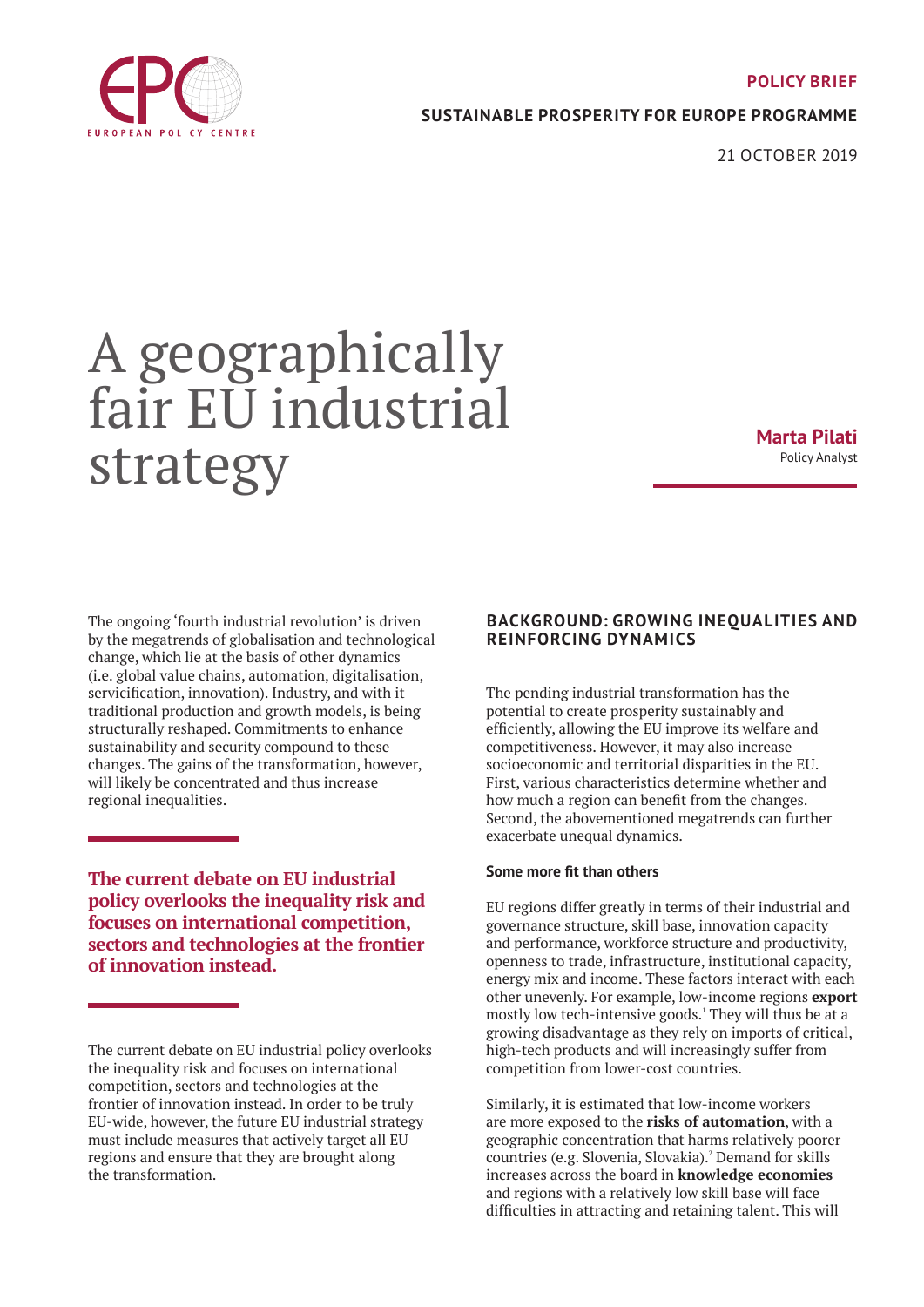inevitably have consequences on productivity and innovation capacity. Reversely, some areas are better placed than others to keep up with the industrial transition, and will likely reap most of the advantages.

# **Some areas are better placed than others to keep up with the industrial transition, and will likely reap most of the advantages.**

#### **Concentrated activity in well-off areas**

Economic activity tends to concentrate in economically advanced areas to benefit from their larger markets, networks of workers, and technology and knowledge transfers (i.e. agglomeration economies). In the EU, this tends to be located in dynamic 'core' urban areas. **Innovation, knowledge and economic agglomeration are self-perpetuating**: the more these are concentrated, the more they benefit from spatial spillovers and generate growth, which in turn increases economic agglomeration and thus innovation.<sup>3</sup>

Agglomeration leads to higher productivity, growth and returns on investment. Importantly, however, these effects tend to be spatially bound and do not disseminate beyond advanced, relatively well-off areas.<sup>4</sup> Additionally, winner-takes-all dynamics lead to the formation of 'superstar firms', especially in the digital economy. These top players can keep up with innovative and technological change and attract the best human capital<sup>5</sup> and are often located in agglomerated areas, thus reinforcing inequalities.

In theory, the costs of agglomeration (i.e. pollution, high prices, congestion) should counterbalance the advantages and push some activities towards other, relatively cheaper, areas. However, **the EU's metropoles** are defying this logic by **remaining the centres of growth**. One reason is that economic activities are highly reliant on skills, networks and technologies, which tend to be scarce outside of agglomerations.<sup>6</sup> There are thus few incentives for relocating and cities, even expensive ones, continue to capture the benefits. Secondly, compared to the past, activities that rely on cheap land and labour can now outsource to developing countries, leapfrogging the comparatively more expensive, less-developed EU regions. The dispersion of activities away from 'core' cities, as predicted by theory and sometimes confirmed in the past, is not happening as expected today.<sup>7</sup>

The transition to 'industry 4.0' will likely accelerate territorial inequalities by increasing the relevance of activities that benefit already advanced regions disproportionally. The following section explores the policy debate on the future EU-wide industrial strategy concerning these issues.

## **STATE OF PLAY: A SKEWED POLICY DEBATE**

The need for an EU-wide industrial strategy is increasingly being recognised as a necessary tool to ensure that EU industry can maintain its competitiveness vis-à-vis global competitors in a time of deep technological and environmental change.<sup>8</sup> Inequality however, does not appear to be taken into consideration.

#### **Missing the point**

Recently, **momentum for a fully-fledged EU industrial strategy** has materialised. In February 2019 France and Germany moved together to call for "a genuine European industrial policy", focusing on innovation, new technologies, competitiveness, and trade and competition policy.<sup>9</sup> The European Council of March 2019 invited the European Commission to present "a long-term vision for the EU's industrial future", mentioning policy areas such as the digital economy, innovation, global competition, trade and key technologies.<sup>10</sup> The Council conclusions on an EU industrial policy strategy identify digitalisation, sustainability, technological change and security as the trends affecting industry.<sup>11</sup> However, these contributions do not ask for more scrutiny of the needs of all EU regions and fail to acknowledge that industrial transformation and its related policies can result in higher territorial inequality. The European Council's Strategic Agenda for 2019-2024 marginally admits the existence of territorial divides, but does not mention the risk of their perpetuation nor the need to address them with the industrial strategy.<sup>12</sup> More recently, Commission President-elect Ursula von der Leyen's priorities include ensuring a just transition for all, through tailored support and a 'Just Transition Fund'.13 While this objective is welcomed, it must be noticed that it is referred to in the context of an 'ecological transition' only, and is not considered an overarching objective of her growth and industrial strategy.

#### **Unintended, unpleasant consequences**

Clearly, the EU's industrial competitiveness and role as a global leader and standard-setter are imperative for ensuring future prosperity and should be supported. However, inequality is hardly taken into account. Without an explicit goal for even development and inclusive industrial transition, the focus on the technological frontier, international trade and knowledge-intensive production could create unintended negative consequences. The risk is that the main beneficiaries of policy provisions will be the already advanced and relatively better off, thus reinforcing agglomeration dynamics.

**The consequences of territorial inequality are social and political tensions.** Recent discontent with disparities and (relative) decline has revealed a geographic pattern. Emerging research shows that higher shares of votes for anti-establishment parties are localised in areas where the benefits of recent trends – globalisation and technological change – are less present.<sup>14</sup>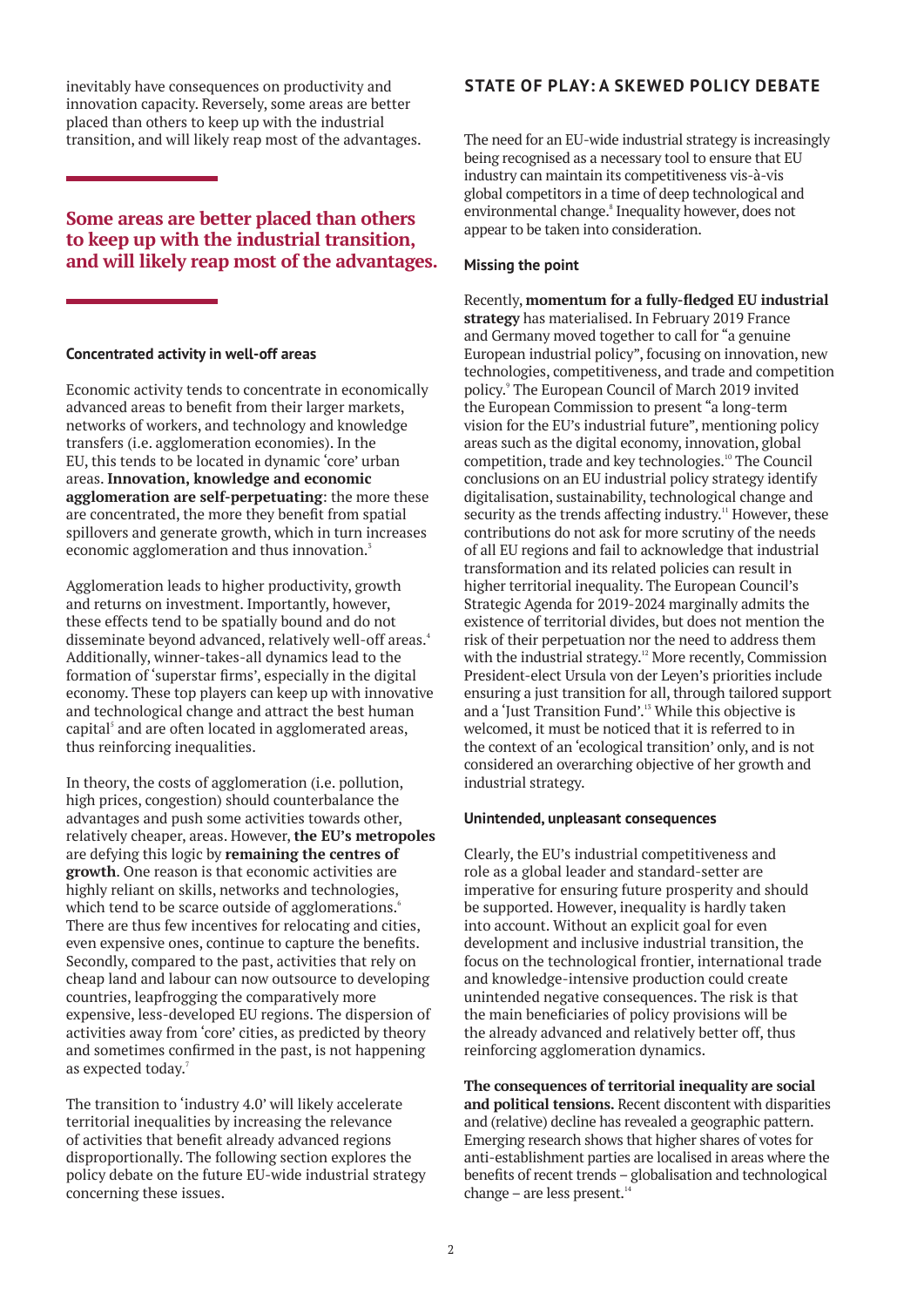Without careful policy design, the measures of the EU industrial strategy could worsen this vicious cycle. Importantly, member states are responsible for their own development and industrial policies that may reinforce these trends, and the EU does not have the jurisdiction nor the power to compensate for these. Nonetheless, there is scope to mainstream territorial inequalities into EU policies, and the upcoming EU industrial strategy is an occasion to bring this forward.

### **PROSPECTS: AN INDUSTRIAL STRATEGY CENTRED ON EQUALITY**<sup>15</sup>

#### **A change of mind-set**

The EU must acknowledge that the industrial transition can result in further inequality, and realise that measures supporting excellent, cutting-edge sectors are insufficient in achieving a smooth transition to industry 4.0 for the EU economy as a whole.

# **The EU must acknowledge that the industrial transition can result in further inequality.**

The first step is to challenge assumptions. The understanding accompanying EU policies has been that growth reduces regional inequalities: economic growth would boost the diffusion of technology and investment from leading to less advanced, cheaper regions, thus serving as the main channel of regional convergence.<sup>16</sup> This view has been relatively unchallenged, and 'growth' has been a paramount concept in the Lisbon and Europe 2020 Strategies. However, it is now emerging that the assumption is flawed. As mentioned earlier, technologies and innovation hardly disseminate, and today's activities require skills rather than cheap land and labour. It is of utmost importance that the policy assumptions of growth and diffusion are questioned and replaced by a clearer assessment of reality.

#### **Critical evaluation**

The EU should assess whether its past policies have been successful in ensuring an evenly spread development across EU regions, or whether they have had (unintended) effects on the perpetuation and/ or exacerbation of agglomeration and polarisation. Importantly, positive effects about convergence at the national level may hide disparities found in more granular data.

Economic integration and the **Single Market** may have reinforced regional inequality in the EU: while it was beneficial for all regions, wealthier and advanced areas gained more. Such areas tend to lie close to the European geographic centre and thus benefit from larger market access than peripheral territories. Also, they tend

to be more productive and innovative and thus benefit more from trade.<sup>17</sup>

**Transport policy** should also be critically examined. Increasing connectivity and accessibility among regions can foster networks and diffuse activities. Unintended negative effects, however, can also materialise. Facilitating transport between unequal places (e.g. a thriving metropolis and a nearby town) can reinforce agglomeration dynamics and draw (already scarce) resources towards the 'centre'. The relatively less advanced area would thus lose services, activities and human capital rather than attract them.

Similarly, EU **research and innovation** funding tends to be allocated to top research institutions, which are often located in advanced Western European cities. While financing research excellence is of utmost importance, if the gains resulting from it are not distributed to less advanced regions, inequalities will be exacerbated.

Human capital is also subject to concentration. While **freedom of movement** has benefitted labour mobility, some less advanced areas are experiencing significant outflows of skilled individuals. In an increasingly knowledge-intensive economy, demand for skills will rise, thus perpetuating brain drain towards more advanced areas.

The **Cohesion Policy** is conceived to facilitate regional convergence while at the same time serve as the main EU investment tool. Reforms of Cohesion Policy intended to align it further to EU growth strategies (i.e. Lisbon and Europe 2020) to help maximise the EU's overall welfare (i.e. GDP). Member states had to earmark large amounts of cohesion funding to actions aimed at competitiveness. While this may have been beneficial for growth at the aggregate level, as already argued, it does not necessarily reduce regional inequalities.

In addition to evaluating past policies, the design process of the future EU industrial strategy should include an **ex-ante assessment of policy provisions** to estimate potentially negative distributional effects among regions.

#### **A strategy for all**

The EU industrial strategy must ensure that policy provisions in support of industrial excellence and frontier regions and sectors are matched by measures that actively target the average and underperforming ones. In practice, this means:

► Supporting **local industrial strategies that are** tailor-made to specific challenges and capacities.<sup>18</sup> It is crucial to avoid one-size-fits-all policies that cannot be supported by local endowments (e.g. leapfrogging to high-tech, highly-innovative sectors in a region with a low skill-base and insufficient infrastructure). Rather, a more effective approach is one that fosters the absorption of obtainable innovation to revitalise existing) industrial activities and targets the productivity and capacity of SMEs.